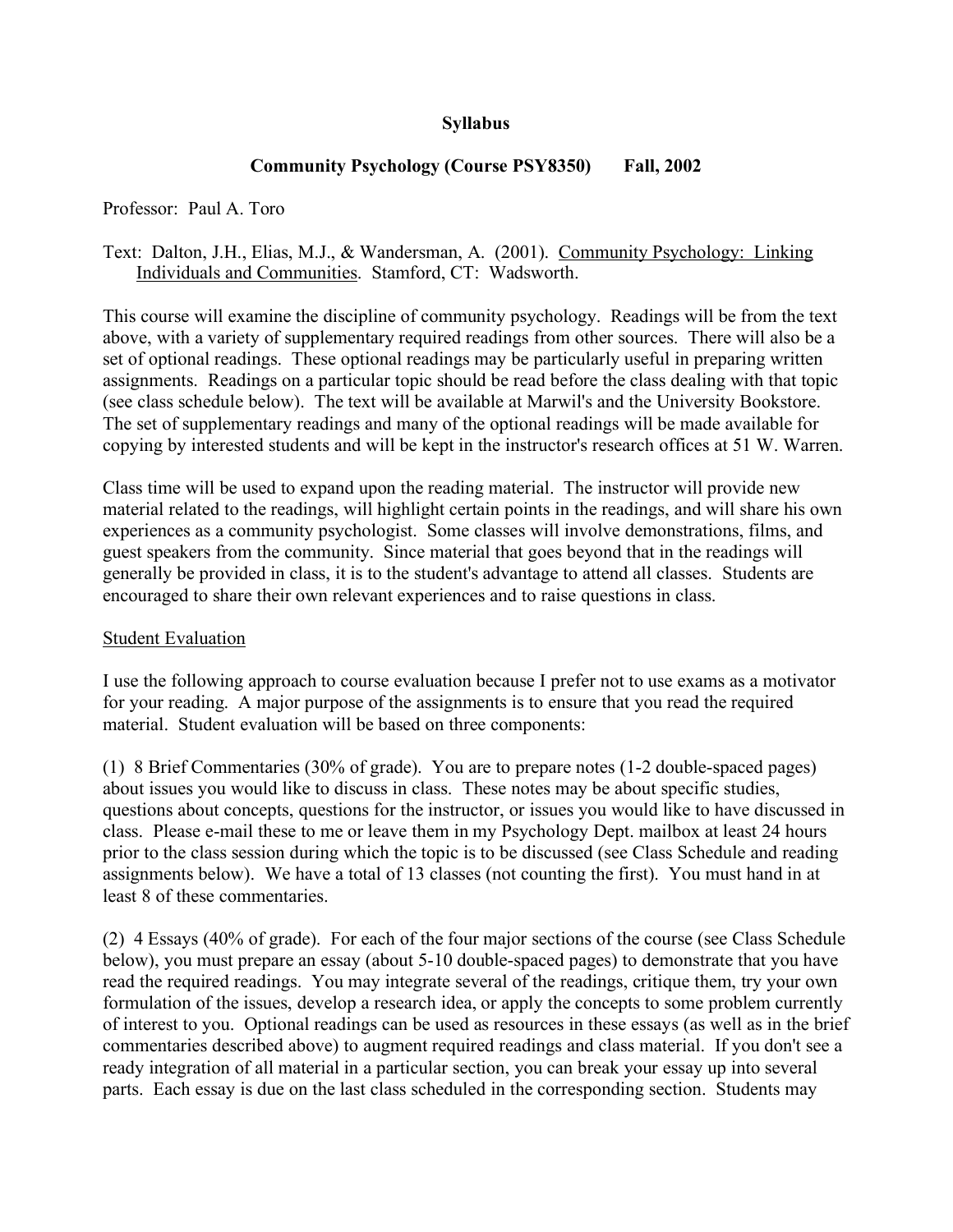substitute one of the 4 essays with a brief (15-20 minute) class presentation on a relevant topic (which must be approved by the instructor in advance).

(3) Participation (30% of grade). Attendance and both the quantity and quality of contributions made in class discussions will count toward your grade. I will call on you from time to time to comment or to discuss a reading assigned for that day.

Class Schedule

| Date                                                                                      | Topic                                                                  | Readings                              |
|-------------------------------------------------------------------------------------------|------------------------------------------------------------------------|---------------------------------------|
| Section 1: Introduction, Historical Background, and Basic Perspectives                    |                                                                        |                                       |
| 9/5                                                                                       | Introduction & Defining the Field                                      | Ch 1. Su 1                            |
| 9/12                                                                                      | History & Community Psychology<br><b>Community Research</b>            | Ch 2, Op 3-4<br>Ch. 3-4, Su 2, Op 1-2 |
| 9/19                                                                                      | Ecological Perspectives & Diversity (Essay 1 due)                      | Ch 5-7, Su 3-5, Op 5-8                |
| Section 2: Stress, Coping, Social Support, and Mutual Help                                |                                                                        |                                       |
| 9/26                                                                                      | Stress & Coping                                                        | Ch 7-8, Su 6-7, Op 9-13               |
| 10/3                                                                                      | Community & Social Support                                             |                                       |
| 10/10<br>10/17                                                                            | Nonprofessional Help & Mutual Help Groups<br>(Essay 2 due)             | Su 8-11, Op 18-28<br>Op 14-17         |
| Section 3: Preventive Interventions                                                       |                                                                        |                                       |
| 10/24                                                                                     | Prevention & Health Promotion                                          | Ch 9-11                               |
| 10/31                                                                                     | (Sylvie Lombardo, guest lecturer)                                      | Su 12                                 |
| 11/7                                                                                      | No class (Dr. Toro out of town)                                        |                                       |
| 11/14                                                                                     | Prevention & Health Promotion                                          | Su 13-16                              |
| Section 4: Empowerment, Programs for the Marginal, Social Change, and Program Development |                                                                        |                                       |
| 11/21                                                                                     | Citizen Participation & Empowerment                                    | Ch. 12                                |
| 11/26                                                                                     | Programs for the Mentally Ill (Tues sched as Thurs) Su 17-19, Op 30-33 |                                       |
| 12/5                                                                                      | Homelessness & Poverty                                                 | Su 20-22, Op 34-42                    |

12/12 Social Change & Program Evaluation (Essay 4 due) Ch 13-15, Su 23-25, Op 43

"Ch" in the schedule above refers to chapters in the text, "Su" to supplemental readings from the list below, and "Op" to optional readings from the second list below. The chapters and supplemental readings are required. This class schedule is subject to minor changes (to be announced in class).

Supplemental Readings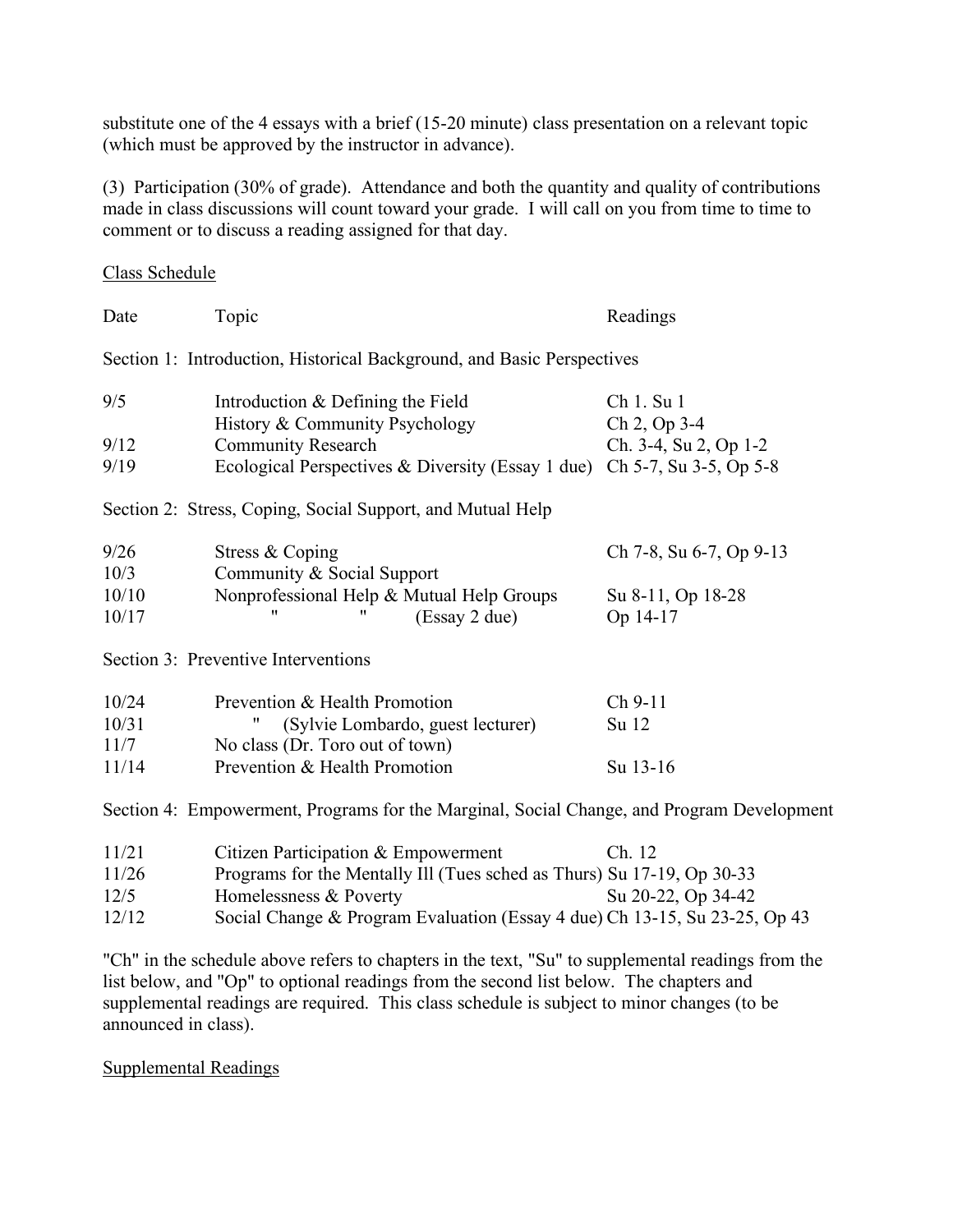- 1 Suarez-Balcazar, Y., Davis, M., Ferrari, J., Nyden, P., Olson, B., Alvarez, J., Molloy, P., & Toro, P.A. (2003, in press). Fostering university-community partnerships: A framework and an exemplar. In L. Jason et al., Research in community psychology: Participatory methods. Washington DC: American Psychological Association.
- 2 Cowen, E. L. (1978). Some problems in community program evaluation research. Journal of Consulting and Clinical Psychology, 46, 792-805.
- 3 Toro, P. A., Trickett, E. J., Wall, D. D., & Salem, D. A. (1991). Homelessness in the United States: An ecological perspective. Special Issue on Homelessness, American Psychologist, 46, 1208-1218.
- 4 Moos, R. H. (2001). The mystery of human context and coping: An unraveling of clues. American Journal of Community Psychology, 30, 67-88.
- 5 Maton, K.I., Teti, D.M., Corns, K.M., Vieira-Baker, C.C., Lavine, J.R., Gouze, K R., & Keating, D.P. (1996). Cultural specificity of support sources, correlates and contexts: Three studies of African-American and Caucasian youth. American Journal of Community Psychology, 24, 551-587.
- 6 Sandler, I. (2001). Quality and ecology of adversity as common mechanisms of risk and resilience. American Journal of Community Psychology, 29, 19-55.
- 7 Pargament, K. I., Ensign, D. S., Falgout, K., Olsen, H., Reilly, B., Van Haisma, K., & Warren, R. (1990). God help me: Religious coping efforts as predictors of the outcomes to significant life events. American Journal of Community Psychology, 18, 793-824.
- 8 Rappaport, J., Seidman, E., Toro, P. A., McFadden, L. S., Reischl, T. M., Roberts, L. J., Salem, D. A., Stein, C. H., & Zimmerman, M. A. (1985). Finishing the unfinished business: Collaborative research with a mutual help organiztion. Social Policy, 15, 12-24.
- 9 Soloman, M., Pistrang, N., & Barker, C. (2001). The benefits of mutual support groups for parents of children with disabilities. American Journal of Community Psychology, 29, 113- 132.
- 10 Barrera, M., Glasgow, R. E., McKay, H.G., Boles, S.M., & Feil, E.G. (2002). Do internetbased support interventions change perceptions of social support?: An experimental trial of approaches for supporting diabetes self-management. (2001). American Journal of Community Psychology, 30, 637-654.
- 11 Zimmerman, M.A., Bingenheimer, J.B., & Notaro, P.C. (2002). Natural mentors and adolescent resiliency: A study with urban youth. American Journal of Community Psychology, 18, 793-824.
- 12 (to come from Sylvie Lombardo)
- 13 Felner, R. D., & Adan, A. M. (1988). The School Transitional Environment Project: An ecological intervention and evaluation. In R. M. Price, E. L. Cowen, R. P. Lorion, & J. Ramos-McKay (Eds.). Fourteen ounces of prevention: A casebook for practitioners. Washington, DC: American Psychological Association.
- 14 Pedro-Carroll, J. L., Cowen, E. L., Hightower, A. D., & Guare, J. C. (1986). Preventive intervention with latency-aged children of divorce: A replication study. American Journal of Community Psychology, 14, 277-290.
- 15 Zigler, E., & Styfco, S. J. (1990). Head Start: Criticism in a constructive context. American Psychologist, 49, 127-132.
- 16 Durlak, J. A., & Wells, A. M. (1997). Primary prevention mental health programs for children and adolescents: A meta-analytic review. American Journal of Community Psychology, 25, 115-152.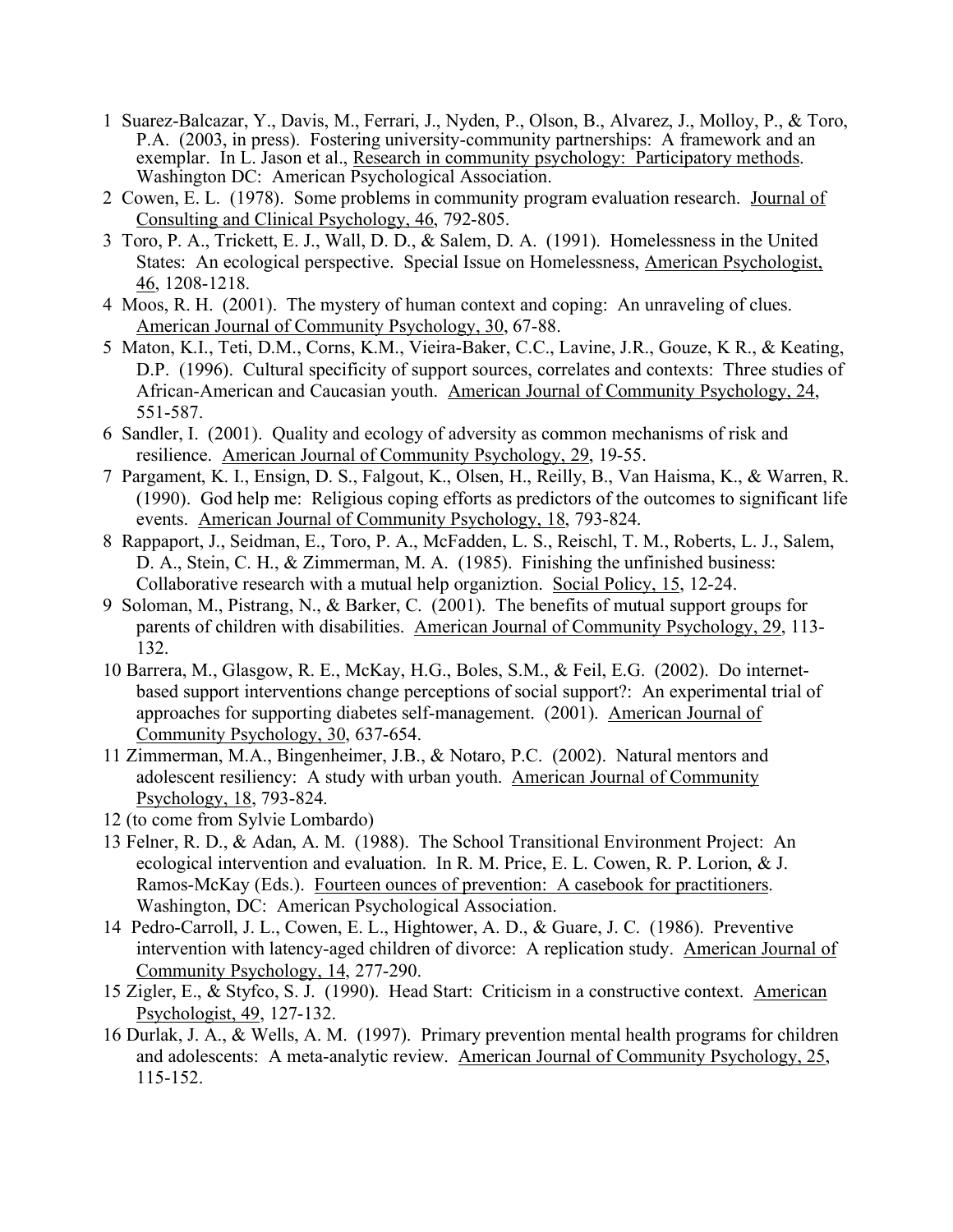- 17 Kiesler, C.A. (1982). Mental hospitals and alternative care: Noninstitutionalization as potential public policy for mental patients. American Psychologist, 37, 349-360.
- 18 Bond, D. R., Witheridge, T. F., Dincin, J., Wasmer, D., Webb, J., & DeGraaf-Kaser, R. (1990). Assertive community treatment for frequent users of psychiatric hospitals in a large city: A controlled study. American Journal of Community Psychology, 18, 865-891.
- 19 Levine, M., Toro, P. A., & Perkins, D. V. (1993). Social and community interventions. Annual Review of Psychology, 44, 525-558.
- 20 Toro, P. A., & Warren, M. G. (1999). Homelessness in the United States: Policy considerations. In P. A. Toro (Ed.), Special Issue on Homelessness, Journal of Community Psychology, 27(2), 119-136.
- 21 Toro, P. A., Lombardo, S., & Yapchai, C. J. (2002). Preventing homelessness among children and adolescents. In T. Gullotta & M. Bloom (Eds.), Encyclopedia of Prevention and Health Promotion. New York: Kluwer/Plenum.
- 22 Toro, P. A. (1998). A community psychologist's role in policy on homelessness in two cities. The Community Psychologist, 31(1), 25-26.
- 23 Thomas, S. B., & Quinn, S. C. (1991). The Tuskegee syphilis study, 1932-1972: Implications for HIV education and AIDS risk education programs in the Black community. American Journal of Public Health, 81, 1498-1505.
- 24 Tyler, F. B., Pargament, K. I., & Gatz, M. (1983). The resource collaborator role: A model for interactions involving psychologists. American Psychologist, 38, 388-398.
- 25 Tebes, J.K., Kaufman, J.S., & Watts, R.J. (Eds.; 2002). System development and system change. The Community Psychologist, 35(2), 13-26.

## Optional Readings

- 1 Tolan, P., Keys, C., Chertok, F., & Jason, L. (1990). Researching community psychology: Issues of theory and methods. Washington, DC: American Psychological Association.
- \*2 Moore, T., Cook, J., & Nation, M. (Eds.; 2002) Community psychology and clinical psychology: Successful integration, or strange bedfellows? The Community Psychologist, 35(3), 25-36.
- 3 Cook, T. D., & Campbell, D. T. (1979). Quasi-experimentation: Design & analysis issues for field settings. Boston: Houghton Mifflin.
- 4 Levine, M., & Levine, A. (1992). Helping children: A social history. New York: Oxford University Press.
- 5 Bronfenbrenner, U. (1979). The ecology of human development: Experiments by nature and design. Cambridge, MA: Harvard University Press.
- \*6 Vincent, T. A., & Trickett, E. J. (1983). Preventive intervention and the human context: Ecological approaches to environmental assessment and change. In R. D. Felner, L. A. Jason, J. N. Moritsugu, & S. S. Farber (Eds.), Preventive psychology: Theory, research and practice. New York: Pergamon.
- 7 Goffman, E. (1961). Asylums: Essays on the social situation of mental patients and other inmates. Garden City, NY: Anchor.
- 8 Szasz, T. S. (1961). The myth of mental illness. New York: Harper & Row.
- \*9 Wolchik, S. A., Reuhlman, L. S., Braver, S. L., Sandler, I. N. (1989). Social support of children of divorce: Direct and stress buffering effects. American Journal of Community Psychology, 17, 485-501.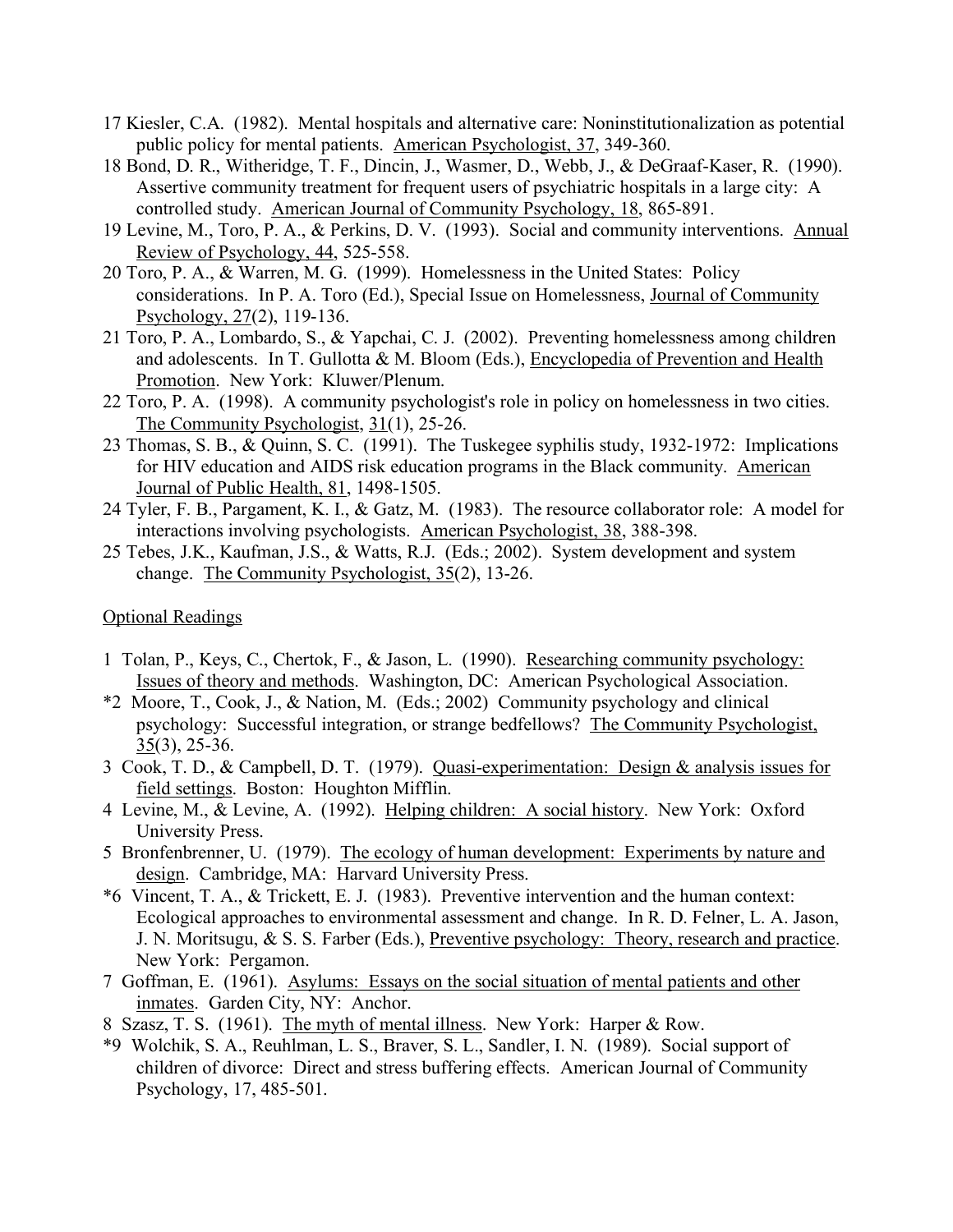- \*10 Emery, R. E. (1982). Interparental conflict and the children of discord and divorce. Psychological Bulletin, 92, 310-330.
- 11 Keefe, F. J., Caldwell, D. S., Queen, K. T., Gil, K. M., Martinez, S., Crisson, J. E., Ogden, W., & Nunley, J. (1987). Pain coping strategies in osteoarthritis patients. Journal of Consulting and Clinical Psychology, 55, 208-212.
- 12 Telch, C. F., & Telch, M. J.. (1986). Group coping skills instruction and supportive group therapy for cancer patients: A comparison of strategies. Journal of Consulting and Clinical Psychology, 54, 802-808.
- \*13 Kiernan, M., Toro, P. A., Rappaport, J., & Seidman, E. (1989). Economic predictors of mental health service utilization: A time-series analysis. American Journal of Community Psychology, 17, 801-820.
- 14 Price, R. M., Cowen, E. L., Lorion, R. P., & Ramos-McKay, J. (1988). Fourteen ounces of prevention: A casebook for practitioners. Washington, DC: American Psychological Association.
- \*15 Weissberg, R. P., Gesten, E. L., Carnrike, C. L., Toro, P. A., Rapkin, B. D., Davidson, E., & Cowen, E. L. (1981). Social problem-solving skills training: A competence-building intervention with second to fourth grade children. American Journal of Community Psychology, 9, 411-423.
- \*16 Garland, A. F., & Zigler, E. (1993). Adolescent suicide prevention: Current research and social policy implications. American Psychologist, 48, 169-185.
- \*17 D'Augelli, A. R., & Hershberger, S. L. (1993). Lesbian, Gay, and bisexual youth in community settings: Personal challenges and mental health problems. American Journal of Community Psychology, 21, 421-448.
- \*18 Cowen, E. L. (1982). Help is where you find it: Four informal helping groups. American Psychologist, 37, 385-395.
- \*19 Toro, P. A. (1986). A comparison of natural and professional help. American Journal of Community Psychology, 14, 147-159.
- \*20 Toro, P. A., Rapapport, J., & Seidman, E. (1987). Social climate comparison of mutual help and psychotherapy groups. Journal of Consulting and Clinical Psychology, 55, 430-431.
- \*21 Toro, P. A., Reischl, T. M., Zimmerman, M. A., Rappaport, J., Seidman, E., Luke, D. A., & Roberts, L. J. (1988). Professionals in mutual help groups: Impact on social climate and members' behavior. Journal of Consulting and Clinical Psychology, 56, 631-632.
- \*22 Roberts, L. J., Luke, D. A., Rappaport, J., Seidman, E., Toro, P. A., & Reischl, T. M. (1991). Charting uncharted terrain: A behavioral observation system for mutual help groups. American Journal of Community Psychology, 19, 715-737.
- 23 Reissman, F. (1965). The 'helper-therapy' principle. Social Work, 10, 27-32.
- \*24 Barrera, M., Jr. (1986). Distinctions between social support concepts, measures, and models. American Journal of Community Psychology, 14, 413-446.
- \*25 Cohen, S., & Wills, T. A. (1985). Stress, social support, and the buffering hypothesis. Psychological Bulletin, 98, 310-357.
- \*26 Maton, K. I. (1988). Social support, organizational characteristics, psychological well-being, and group appraisal in three self-help populations. American Journal of Community Psychology, 16, 53-77.
- \*27 Levine, M. (1988). An analysis of mutual assistance. American Journal of Community Psychology, 16, 167-183.